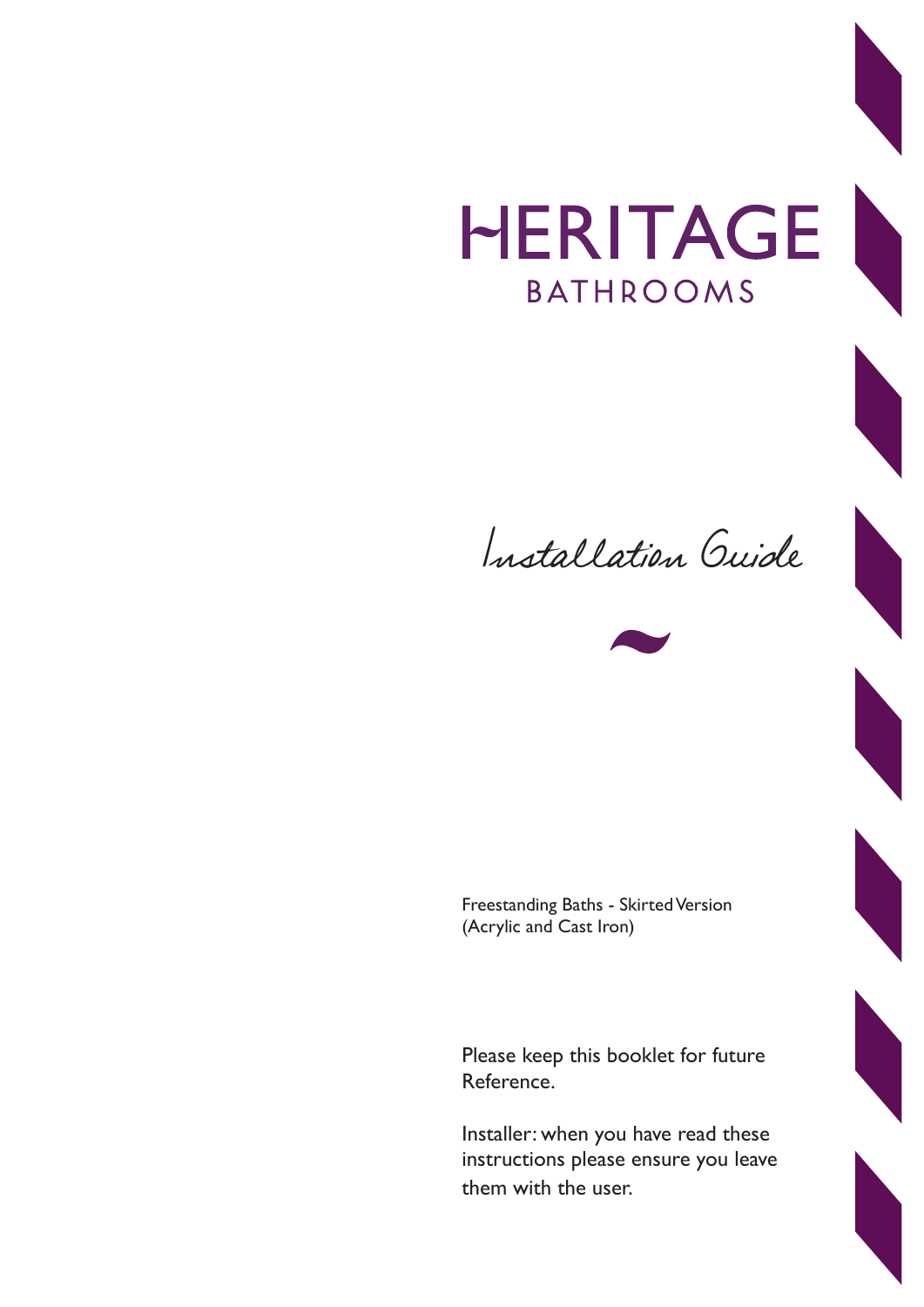

Thank you for buying a Heritage Bathrooms Product.

When you buy one of our products, you can be confident that it not only features a beautiful, distinctive and classical design, but that it has also been made to the very highest quality standards.

To ensure that it serves its purpose correctly, it needs to be fitted correctly, preferably by a competent plumber who has experience of fitting bathrooms.

These fitting instructions have been created to give you all the necessary information you will need to install the product, but, if you need any further information or help, please contact us by phone on 0330 026 8503.

Contents

| <b>Safety Notice</b>        | 03        |
|-----------------------------|-----------|
| <b>Installer Guidelines</b> | 04        |
| Installation                | $05 - 10$ |
| Maintenance                 | Н         |
| Guarantee                   | $12 - 13$ |
| <b>Notes</b>                | $14 - 15$ |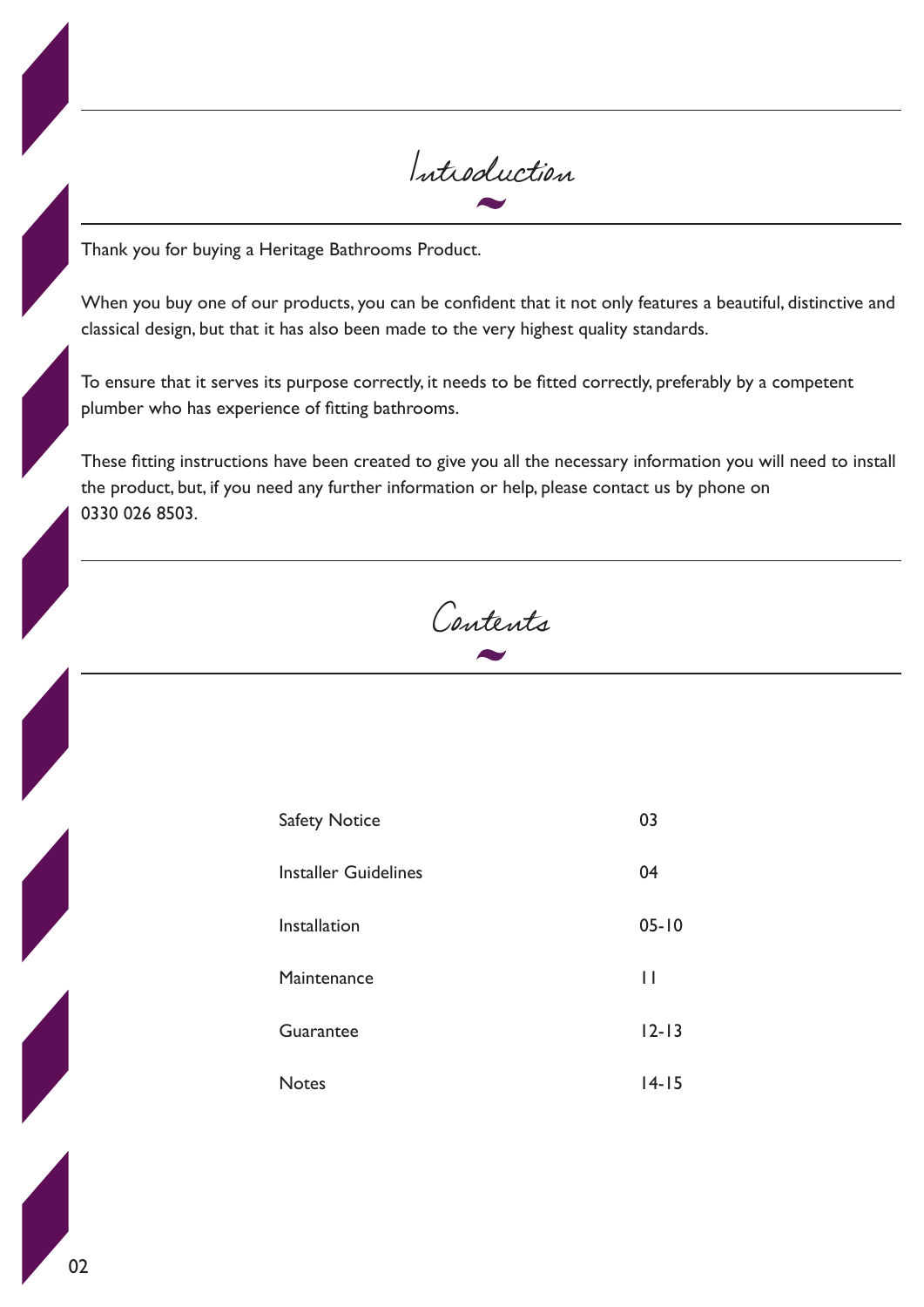

Please make sure you read these instructions and retain for future use.

All products manufactured by Heritage Bathrooms are safe, providing they are installed and used correctly and also receive maintenance when needed.

Baths, including the connecting water and waste system need to be installed in accordance with and meet the requirements of the water supply regulations 1999 (Water Fittings) and Scottish By-laws 2004.

If you are in doubt about your ability to install this product correctly or safely, you should employ the services of an experienced qualified plumber.

This product must not be modified in any way otherwise this will invalidate the guarantee.

Consider the following whilst using power tools:

- Prior to drilling into walls, check there are no hidden electrical cables or wires and there are also no water pipes. These can potentially be found using an electrical or metal detector. You may also need to know some of the schematics of previous installations to determine the suitability and accommodation of the installation.
- Wear the correct PPE, especially ear, eye and hand protection when using power tools. Unplug any mains equipment after use.
- Keep electrical equipment away from sources of water.
- If a blow-lamp is used when plumbing, the flame must be kept well away from the bath otherwise damage may occur.

Cast Iron Baths are very heavy, a lifting aid or second person at minimum will be required to manoeuvre.

Do not stand in the bath until the installation has been completed.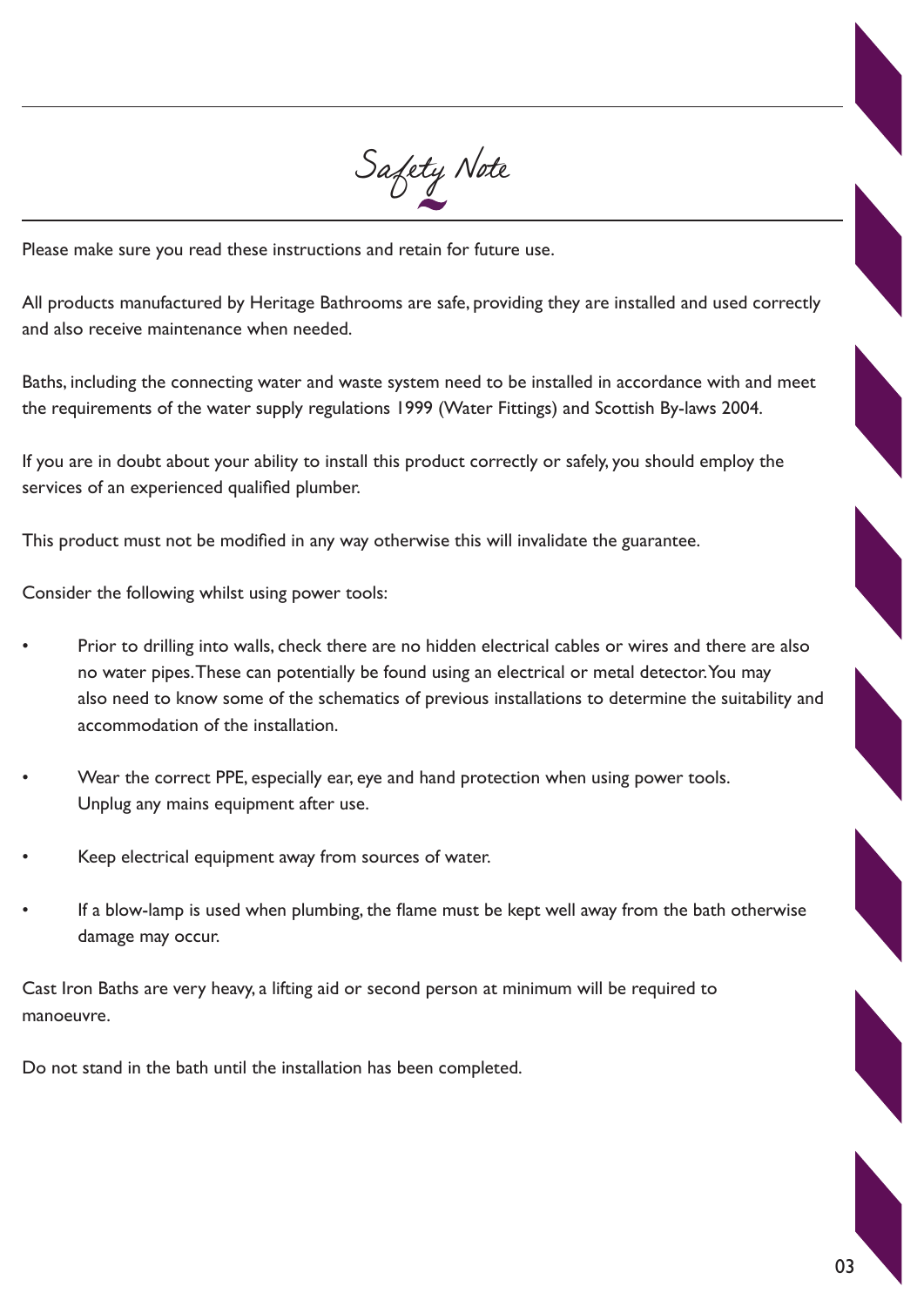## Installation Guidelines

When making joints on baths (including the water and waste supplies), only use the washers provided and an approved joining compound, where you find it hard to make sound joints. When installing fixtures on baths, avoid excessive force when tightening plastic nuts.

Please ensure that the installation and accommodation is designed with future serviceability of the product in mind. In the event a future claim is made under the product warranty, the design of the installation may affect compensation costs if it has not been considered in the original design. It is strongly advisable to fit isolation valves before the baths water fixtures in case isolation is required at any point during maintenance. Failure to observe crucial information in these fitting instructions will nullify your guarantee.

This product requires experience within plumbing. No responsibility will be taken for poor workmanship resulting in leaks and injuries.

This bath is not designed to be fitted by a wall, the minimal clearance distance must be at least 50mm.

If you intend to fit a skirted bath on a concrete floor, please be aware that on certain models, the space between the waste opening and the floor may not be large enough to fit a waste trap. This will mean you will need to channel the waste below the concrete floor level, as seen on page 9 section 6.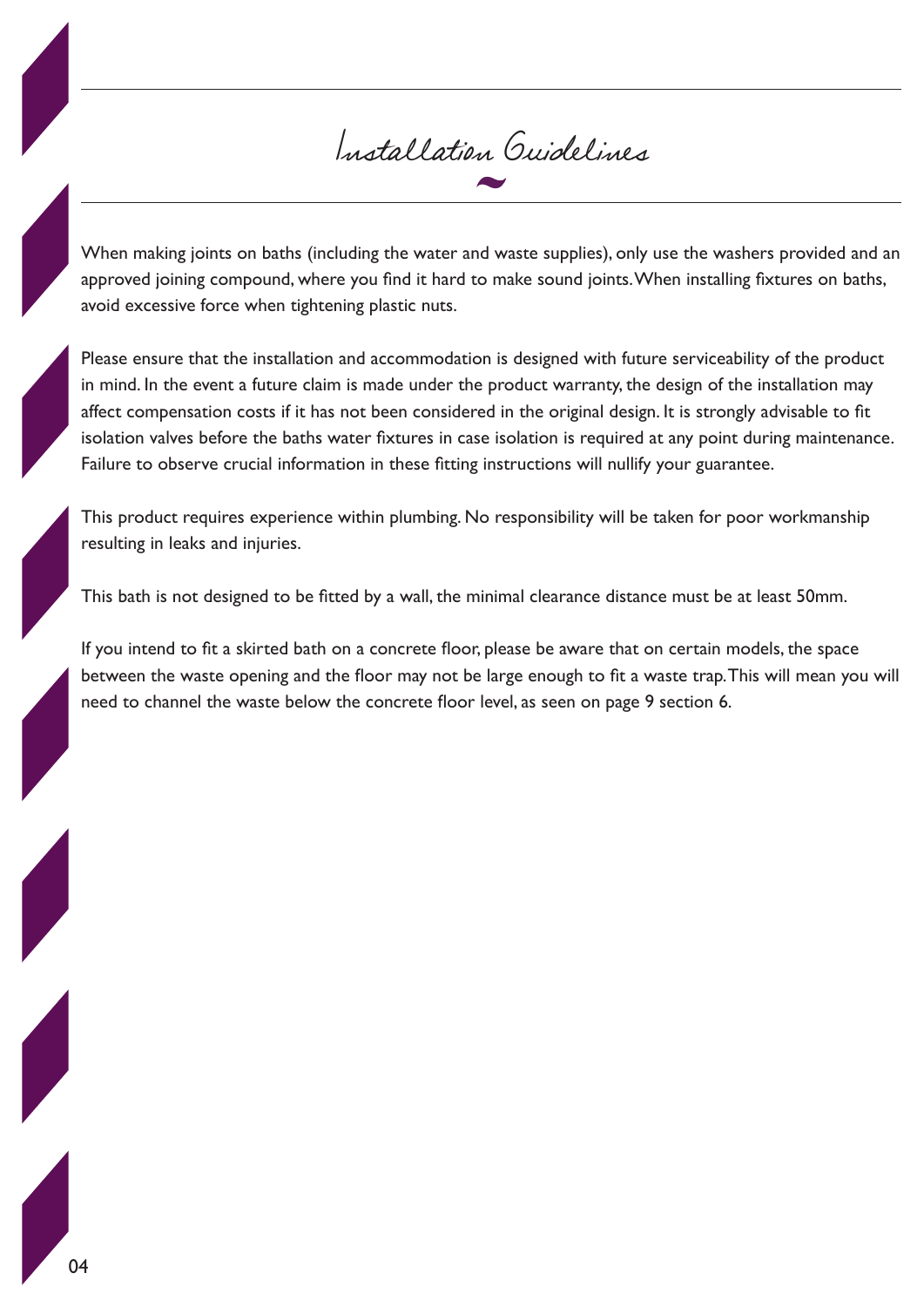

05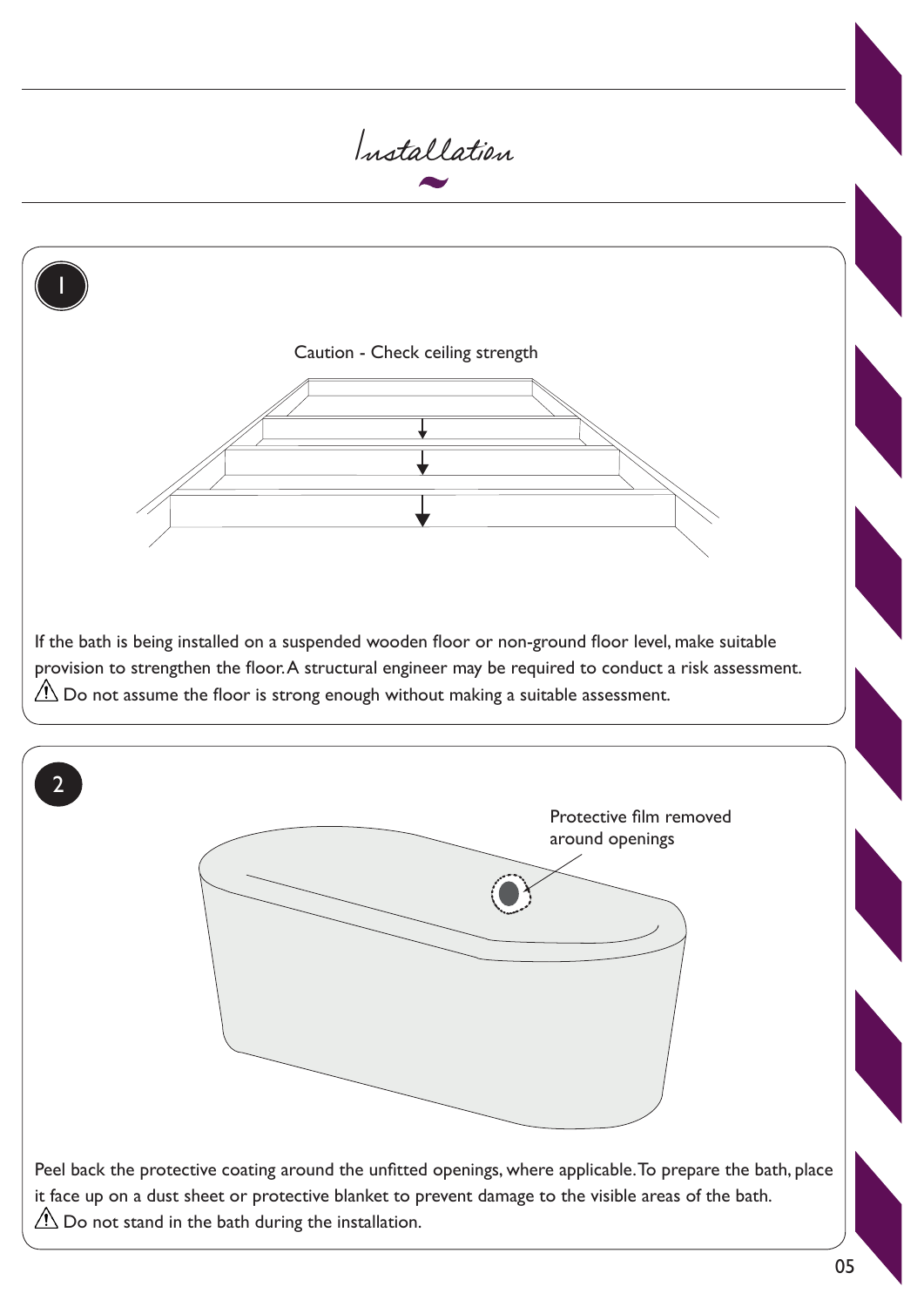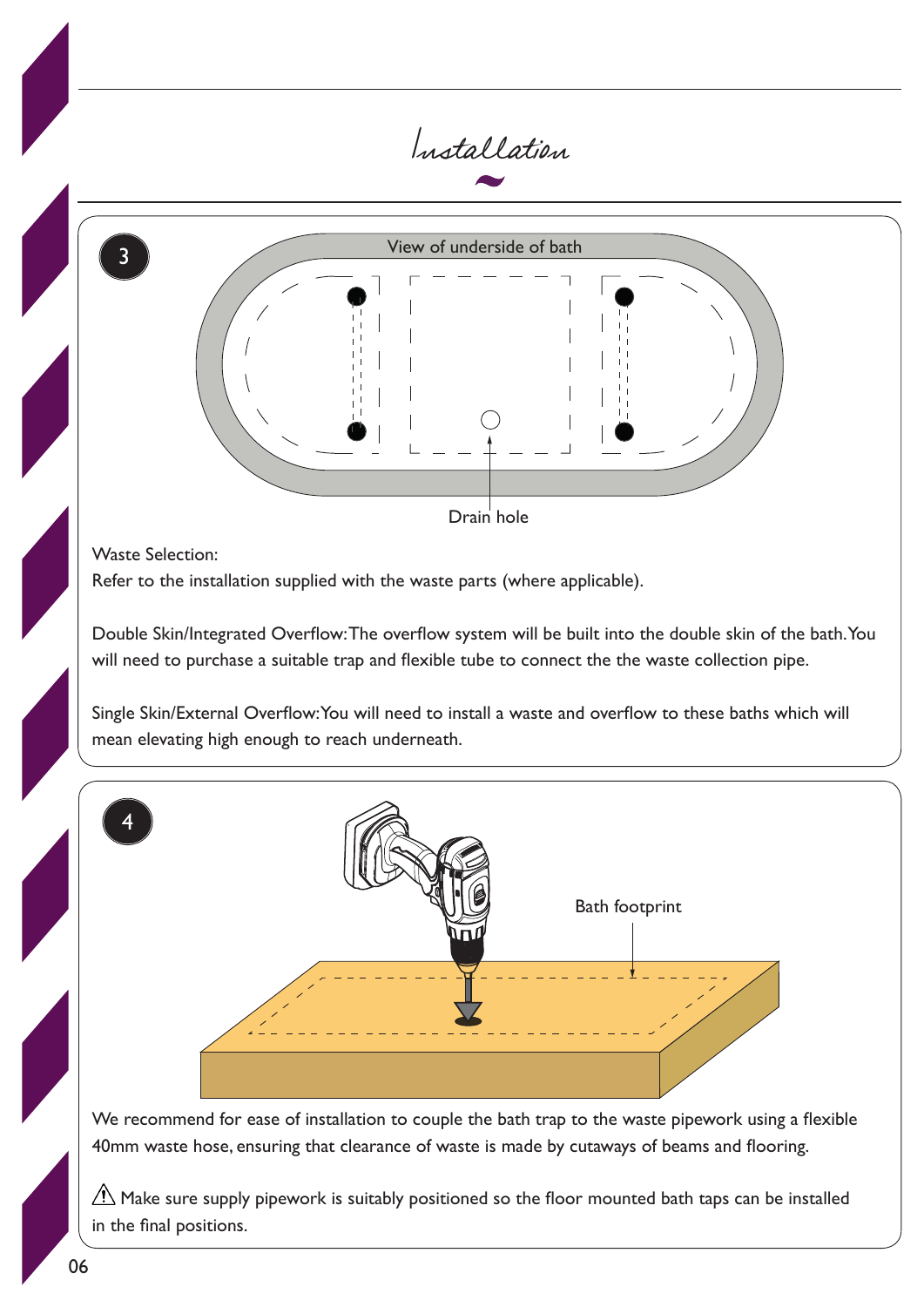

Heritage Bathrooms Acrylic and Cast Iron Skirted Baths come with the feet already installed. To get a totally level bath which is required later in the installation, the feet will need to be adjusted. To do this use a spirit level on the sides of the bath and use the adjusters on the feet (A-B) to make the bath level. **Note:** On some cast iron baths, there will be no feet and the bath will sit on a formed base, the method of levelling these baths is via four bolts underneath.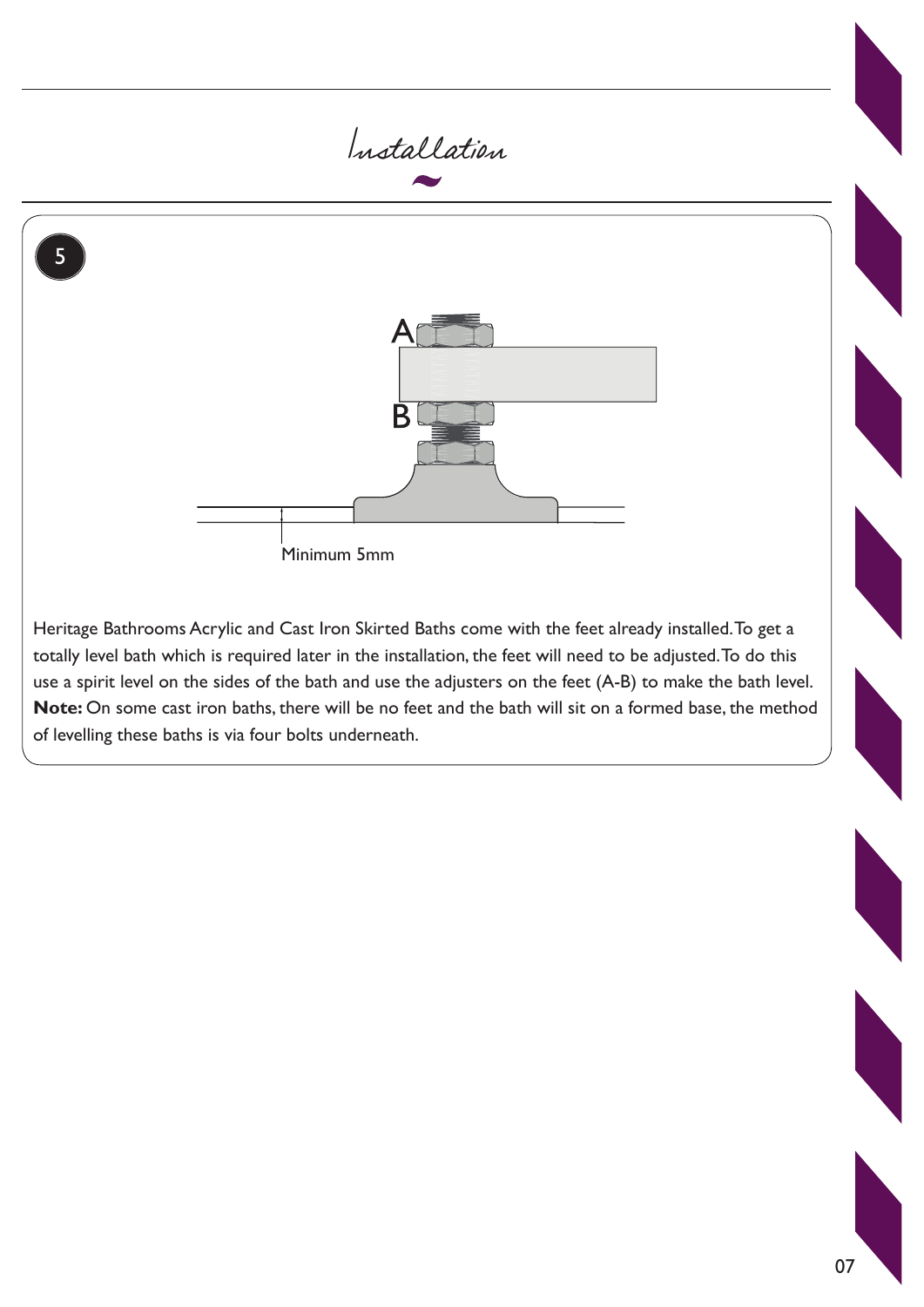Installation (Based on a wooden or suspended floor) The use of a flexible 40mm waste pipe may be needed once a suitable bath waste trap is fitted.  $\sqrt{N}$  Beware, the underside of this type of bath is limited for space and the way pipework can be laid out. Permanently connect waste and check for leaks by putting some water in the bath and letting it drain. NOTE: IF your floor is concrete, please refer to the opposite page 6 7 Flow **Flow Flow** Flow Waste trapdoor or hole Inspect all joints for leaktightness make sound where necessary Floor level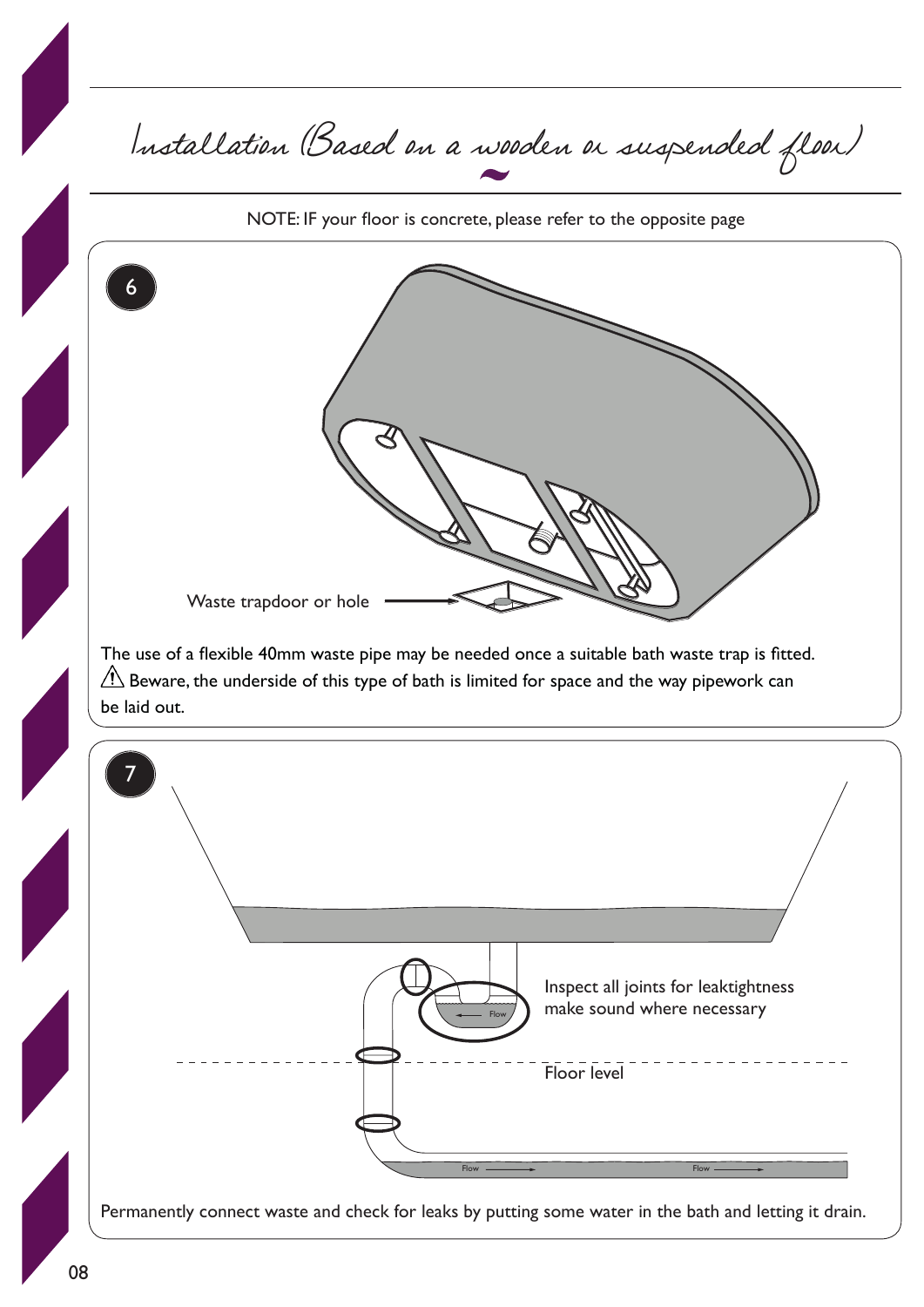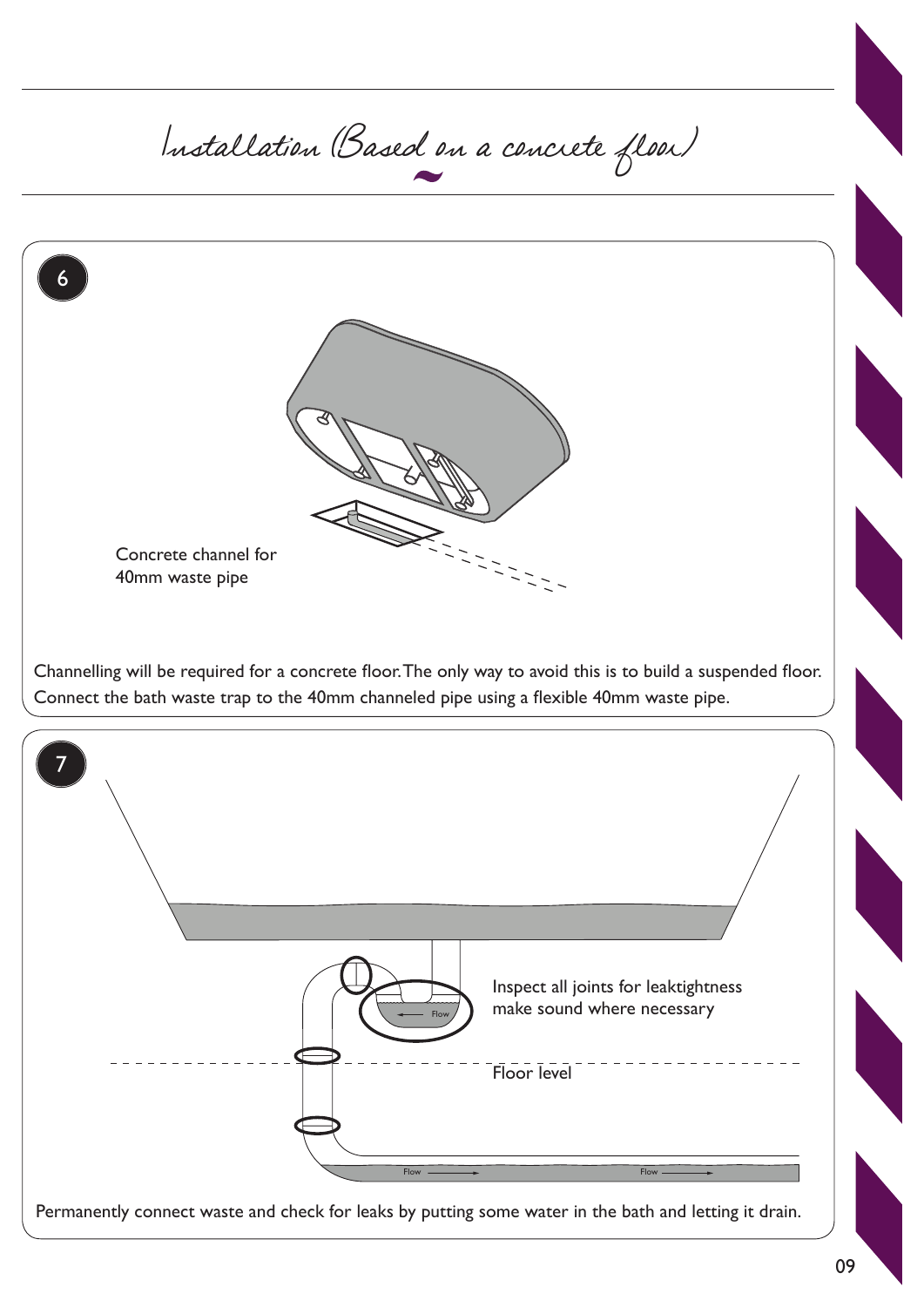

![](_page_9_Figure_1.jpeg)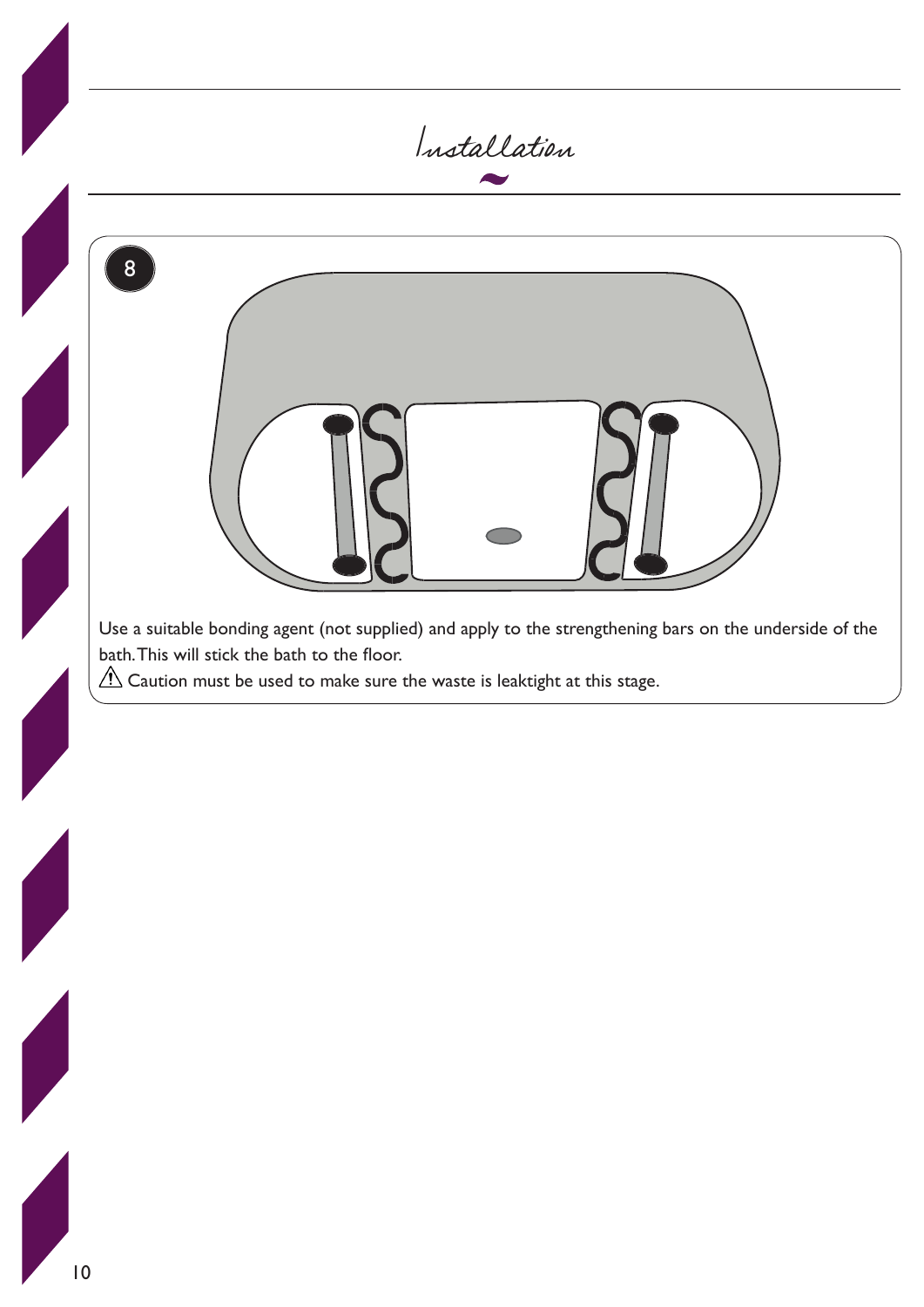Caring for your bath

For everyday cleaning we recommend using a soft damp cloth or just warm soapy water.

You should never use abrasive cleaners on you bath, they will scratch the surface of the acrylic, which will affect the appearance of the glossy look.

If you do scratch your bath, we recommend using an enamel cleaning agent or car polish (T-Cut) this will help to restore your bath back to a lustre finish.

Replace worn washers on dripping taps to prevent surface marking.

**Warning:** Solvents such as paint stripper or nail varnish remover will damage the bath.

**Important:** retain this information for future reference

**For further information, please e-mail Customer Services at technical@heritagebathrooms. com**

11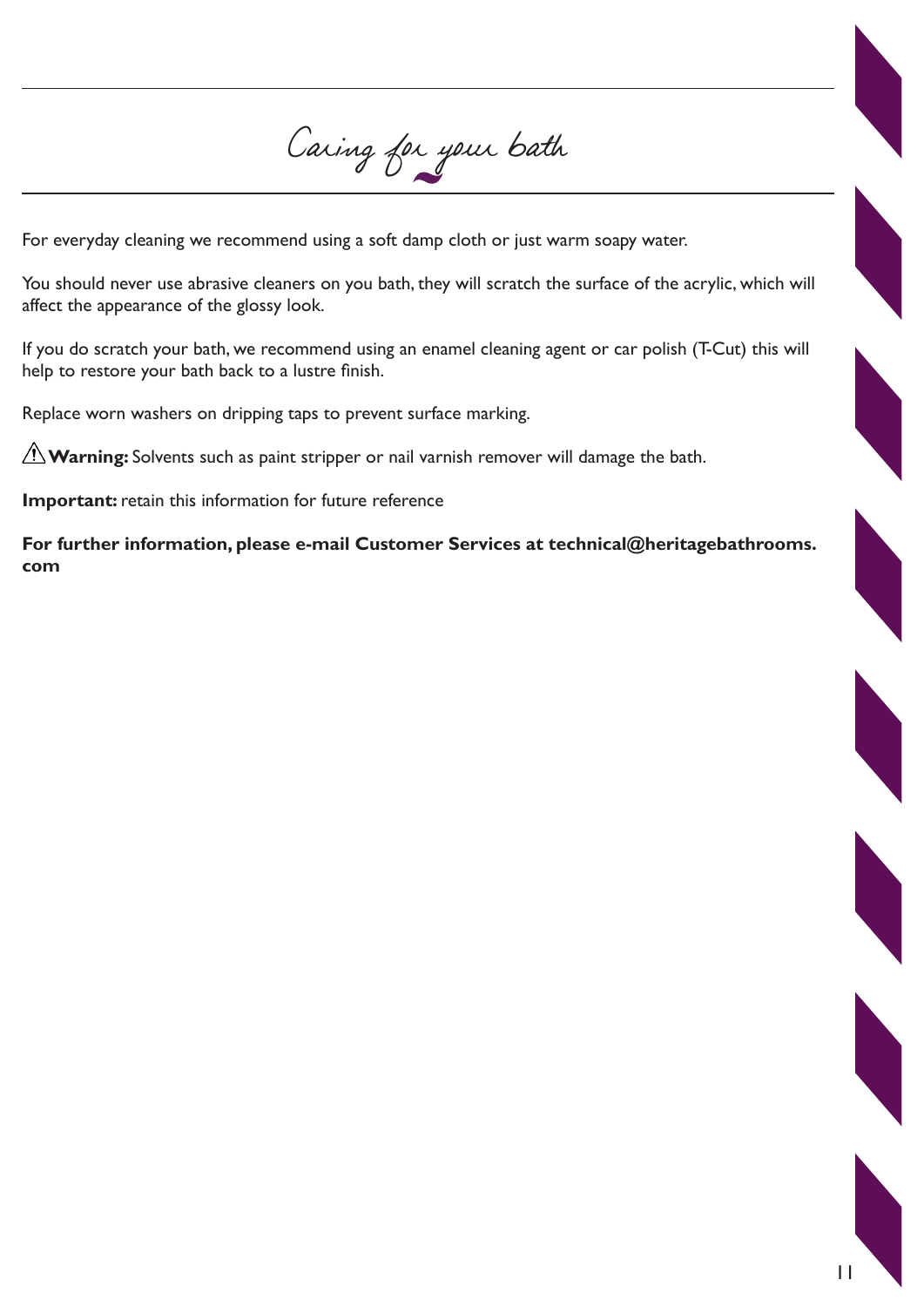Heritage Bathrooms Guarantee

When you buy a Heritage product, you can be confident that it not only features distinctive design, but that it has also been made to meet our rigorous quality standards.

We offer robust guarantees and an attentive aftercare service to ensure that if you do experience any issues, we can deal with a problem quickly, and effectively.

Please note that guarantees are only valid with proof of purchase.

Our guarantees are as follows:

![](_page_11_Picture_5.jpeg)

Register now for additional peace of mind

Register your product with us now and, if you do have any queries after installation, we'll be able to quickly identify the product and give you the best advice. It also means that you won't have to keep your proof of purchase to validate your guarantee. To register, simply go online at www.heritagebathrooms.com/register

Guarantee Terms and Conditions

This guarantee is in addition to your statutory and other legal rights and is subject to the following conditions:

The product was purchased within the United Kingdom or Republic of Ireland

The product is used in domestic applications only

The guarantee applies solely to the original purchaser with proof of purchase

The installation must allow ready access to all products for the purpose of inspection, maintenance or replacement

Repair under this guarantee does not extend the original expiry date. The guarantee on any replacement parts or product ends at the original expiry date

Any part found to be defective during the guarantee period will be replaced without charge, providing that the product has been installed in accordance with the instructions given in this guide and used as the manufacturer intended. If the product is no longer available, Heritage will endeavour to provide the nearest equivalent.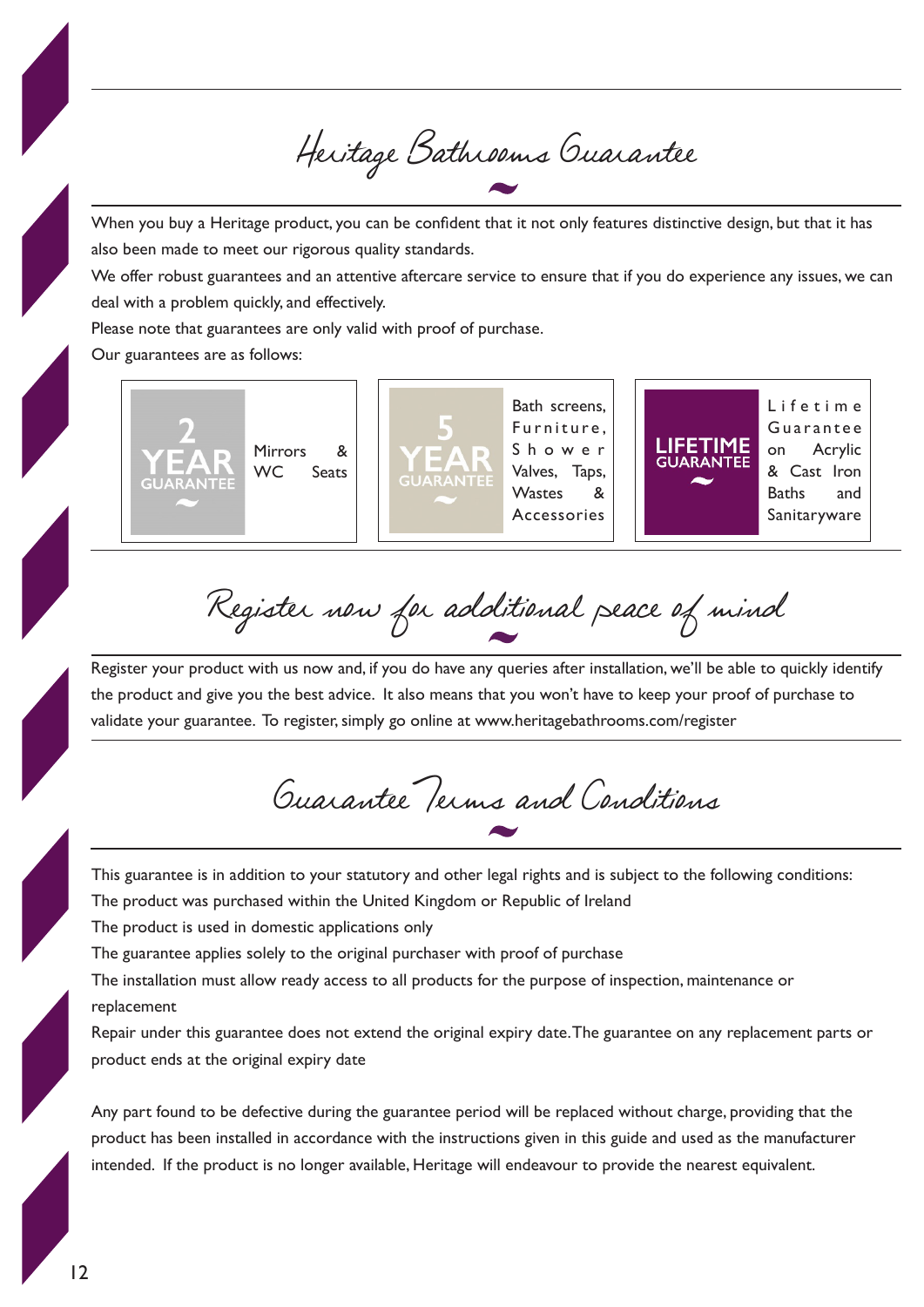Heritage Bathrooms Guarantee

The guarantee does not cover:

Damage or defects caused by

General wear and tear (including special non-chrome finishes; components such as filters, seals, 'O' rings and washers)

- Incorrect installation
- Repair using non-Heritage parts
- Accidental or wilful misuse
- Corrosion and the use of inappropriate cleaning products.
- System debris including the build-up of limescale (which can be controlled through regular servicing and maintenance)
- Compensation for loss of use of the product or consequential loss of any kind.

In the interests of continuous product improvement, Heritage reserves the right to alter product specifications without notice.

Need help?

In the unlikely event that you encounter a problem with your Heritage product, you must, in the first instance, contact the retailer you purchased it from. They will advise as to whether it is due to a manufacturing fault or an installation fault. If the problem is due to a manufacturing fault, they will contact us to arrange a supply of a replacement product as soon as possible. To speak to a Heritage customer service advisor, please contact our technical helpline on **0330 026 8503**.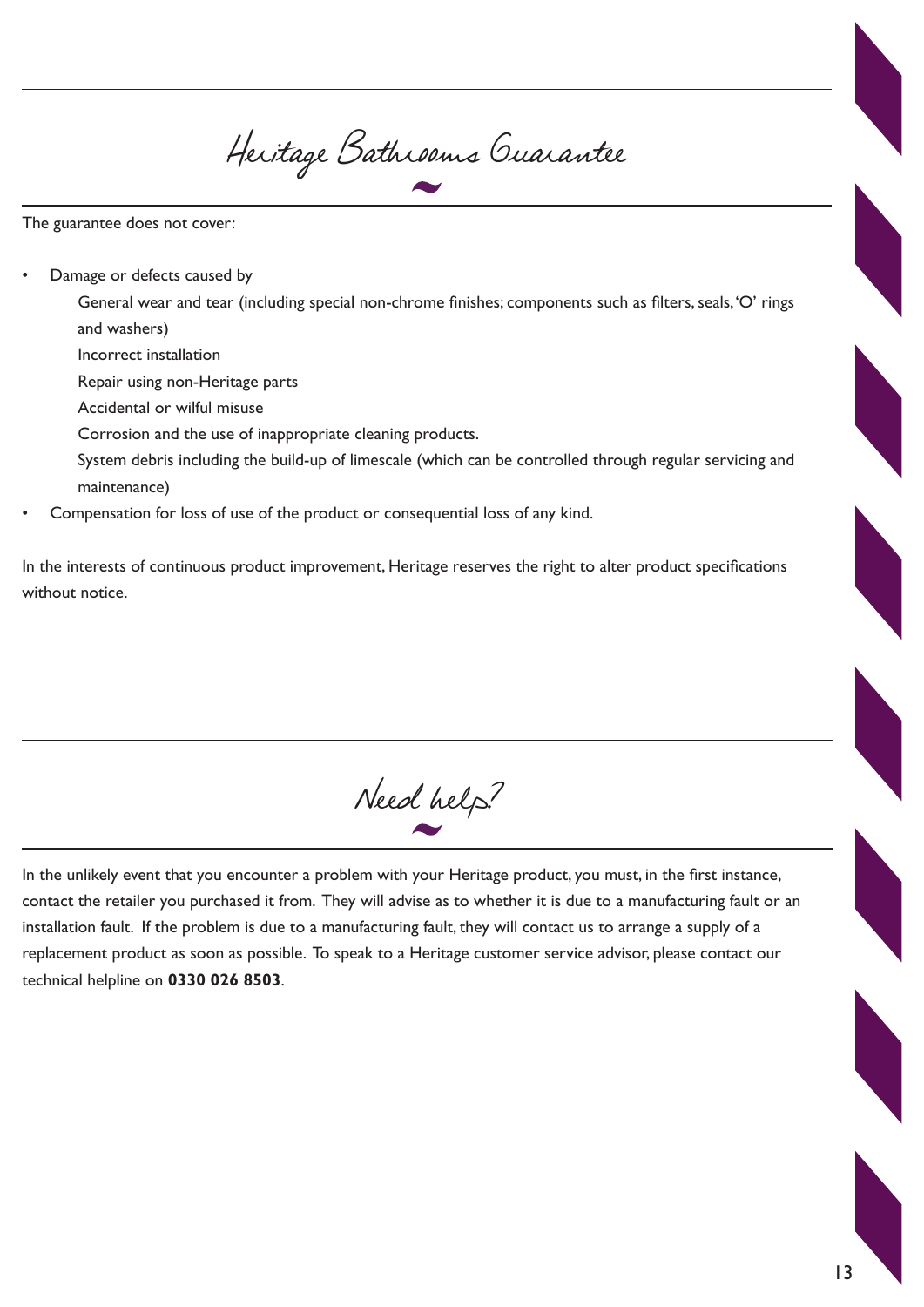![](_page_13_Picture_0.jpeg)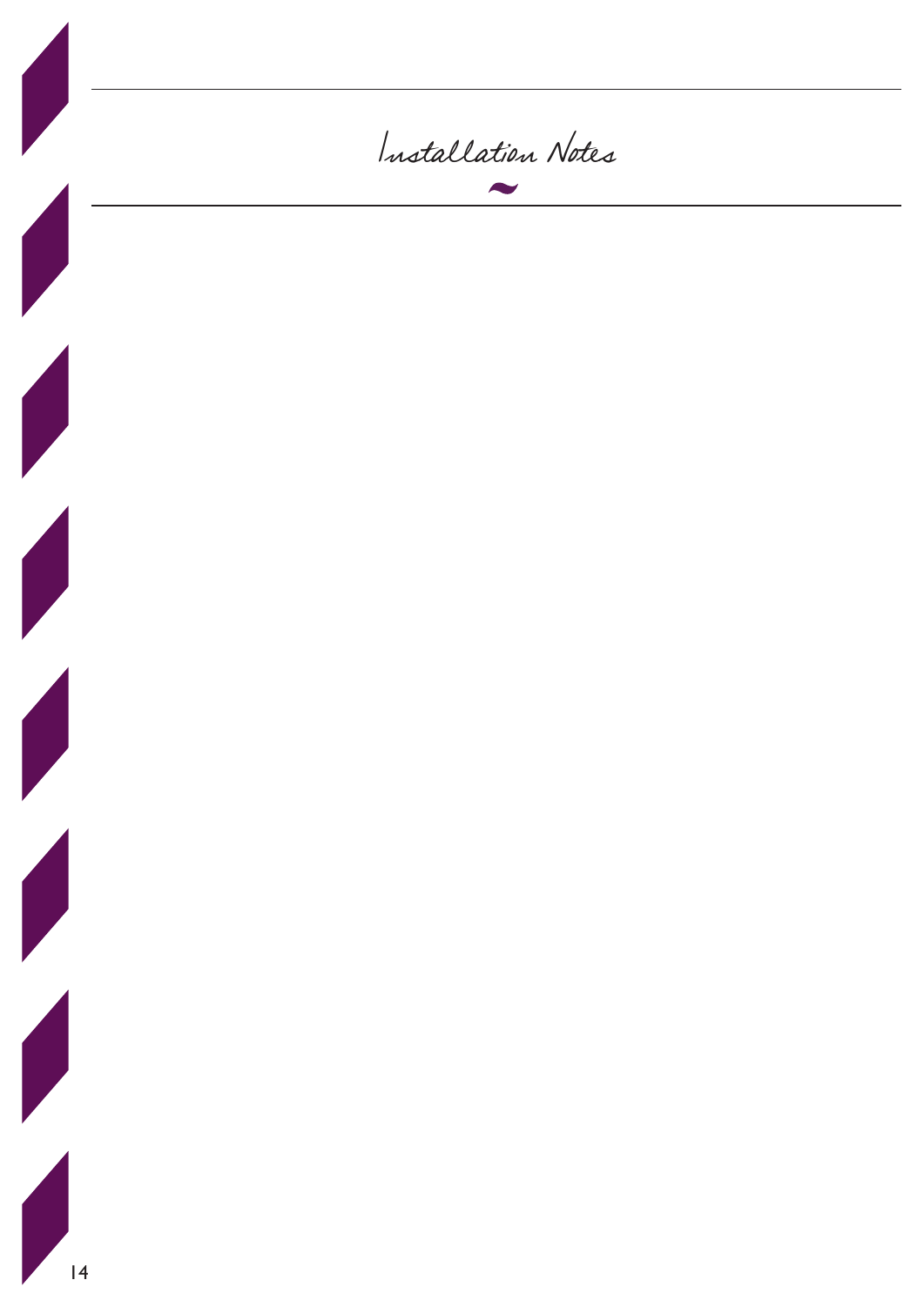![](_page_14_Picture_0.jpeg)

![](_page_14_Picture_1.jpeg)